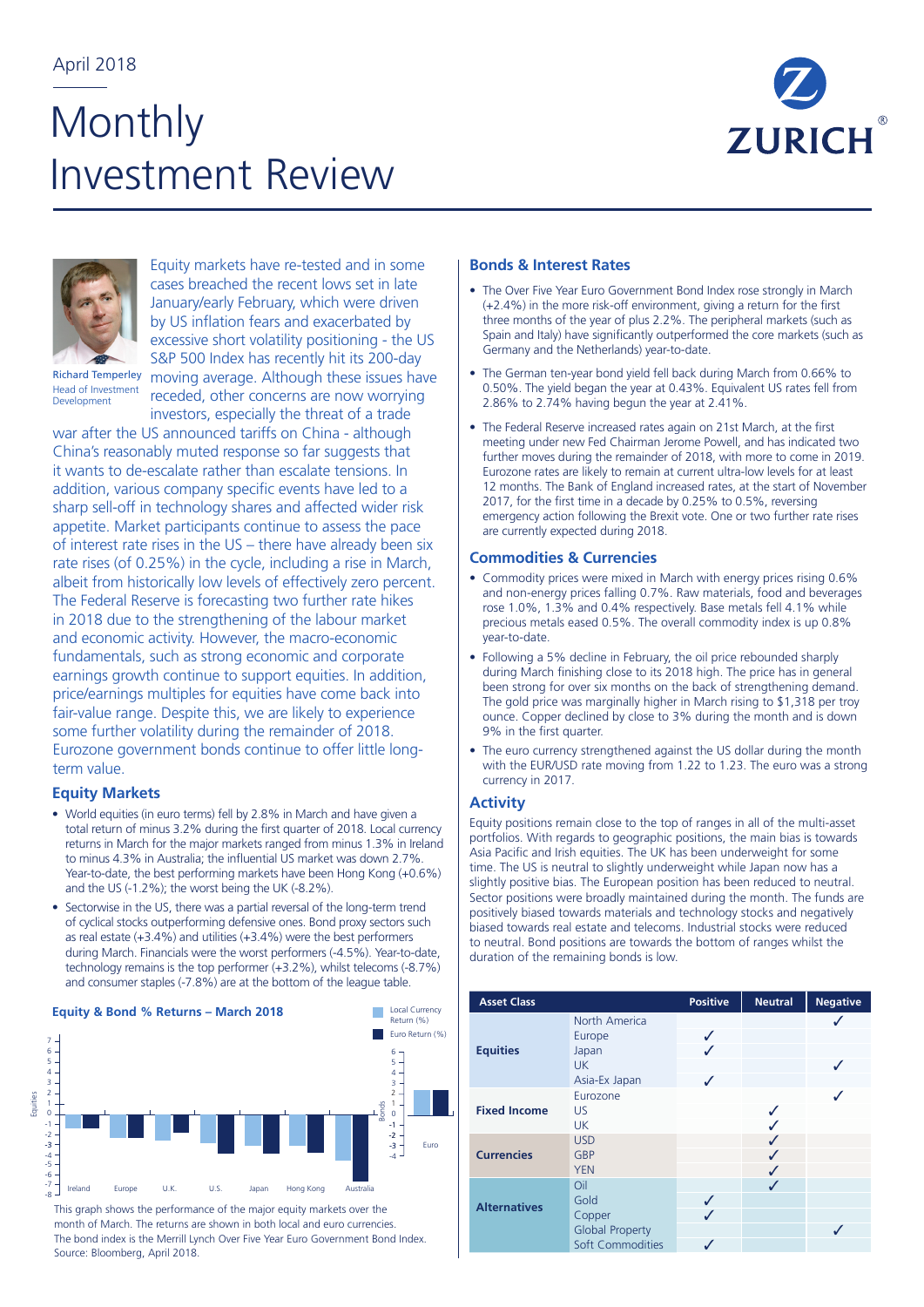#### Zurich Life Annualised Performance to 1 April 2018

|                                                 |                               | Annualised |         |         |          |                 |           |                          |
|-------------------------------------------------|-------------------------------|------------|---------|---------|----------|-----------------|-----------|--------------------------|
|                                                 | <b>Year to</b><br><b>Date</b> | 1 Year     | 3 Years | 5 Years | 10 Years | <b>15 Years</b> | 20 yevars | <b>Fund Size (Euros)</b> |
| Prisma Multi-Asset Funds+                       |                               |            |         |         |          |                 |           |                          |
| Prisma 2                                        | $-0.4%$                       | $-0.4%$    | 0.1%    | N/S     | N/S      | N/S             | N/S       | 179,548,737              |
| Prisma <sup>B</sup>                             | $-1.2%$                       | $-0.3%$    | 0.8%    | N/S     | N/S      | N/S             | N/S       | 728,077,079              |
| Prisma 4                                        | $-2.7%$                       | $-0.3%$    | 2.0%    | N/S     | N/S      | N/S             | N/S       | 820, 193, 812            |
| Prisma <sub>5</sub>                             | $-3.5%$                       | $-0.3%$    | 2.6%    | N/S     | N/S      | N/S             | N/S       | 313,277,832              |
| Prisma <sub>6</sub>                             | $-3.3%$                       | 0.1%       | 1.8%    | N/S     | N/S      | N/S             | N/S       | 29,848,129               |
| <b>Managed Funds</b>                            |                               |            |         |         |          |                 |           |                          |
| Cautiously Managed                              | $-1.5%$                       | 0.1%       | 1.8%    | 7.1%    | 6.6%     | N/S             | N/S       | 432,555,510              |
| Sector Average                                  | $-1.5%$                       | 0.7%       | 1.0%    | 3.7%    | 3.3%     | 4.0%            | 3.6%      |                          |
| <b>Balanced</b>                                 | $-2.5%$                       | 0.0%       | 2.5%    | 8.8%    | 6.8%     | 8.0%            | 5.3%      | 1,638,356,243            |
| Sector Average                                  | $-2.9%$                       | 0.0%       | 1.1%    | 6.5%    | 4.5%     | 5.8%            | 3.7%      |                          |
| Performance                                     | $-3.1%$                       | 0.4%       | 3.1%    | 9.5%    | 6.9%     | 8.4%            | 5.2%      | 1,307,067,534            |
| Dynamic                                         | $-3.4%$                       | 0.0%       | 3.3%    | 9.9%    | 7.1%     | 8.8%            | 5.1%      | 1,567,500,344            |
| <b>FinEx Sector Average</b>                     | $-2.8%$                       | 0.3%       | 2.0%    | 7.1%    | 4.9%     | 6.0%            | 4.1%      |                          |
| <b>Protected Funds</b>                          |                               |            |         |         |          |                 |           |                          |
| Protected 70                                    | $-3.5%$                       | $-2.3%$    | $-0.8%$ | 5.0%    | N/S      | N/S             | N/S       | 18,217,195               |
| Protected 80                                    | $-2.6%$                       | $-2.4%$    | $-1.7%$ | 2.9%    | N/S      | N/S             | N/S       | 33,908,380               |
| Protected 90                                    | $-1.0%$                       | $-2.3%$    | $-2.5%$ | 0.1%    | N/S      | N/S             | N/S       | 10,341,359               |
| Cash                                            |                               |            |         |         |          |                 |           |                          |
| Secure                                          | 0.0%                          | 0.0%       | 0.0%    | 0.0%    | 0.5%     | 1.1%            | 1.9%      | 248,016,908              |
| Cash Fund                                       | $-0.2%$                       | $-0.7%$    | $-0.7%$ | $-0.6%$ | 0.0%     | N/S             | N/S       | 532,668,226              |
| <b>FinEx Sector Average</b>                     | $-0.1%$                       | $-0.5%$    | $-0.2%$ | 0.0%    | 0.6%     | 1.1%            | 1.7%      |                          |
| <b>Bond</b>                                     |                               |            |         |         |          |                 |           |                          |
| Global Corporate Bond (JP Morgan)*              | $-2.4%$                       | 0.3%       | 0.4%    | 2.0%    | N/S      | N/S             | N/S       | 9,057,033                |
| Global Government Bond (JP Morgan)*             | 0.1%                          | 0.5%       | 0.0%    | 1.6%    | N/S      | N/S             | N/S       | 1,020,716                |
| Indexed Eurozone Government Bond (BlackRock)    | 1.5%                          | 2.3%       | 0.3%    | 3.8%    | N/S      | N/S             | N/S       | 6,257,110                |
| <b>Active Fixed Income</b>                      | 1.3%                          | 1.7%       | $-0.1%$ | 5.4%    | 6.0%     | 5.4%            | 6.1%      | 167,069,806              |
| Inflation-Linked Bond                           | 0.9%                          | 4.6%       | 0.1%    | 1.2%    | N/S      | N/S             | N/S       | 6,978,487                |
| Long Bond                                       | 2.3%                          | 4.2%       | $-0.7%$ | 7.3%    | 7.0%     | N/S             | N/S       | 53,753,189               |
| <b>FinEx Sector Average</b>                     | 0.2%                          | 1.9%       | 0.1%    | 3.7%    | 4.2%     | 4.2%            | 4.5%      |                          |
| <b>Absolute Return/Diversified Assets Funds</b> |                               |            |         |         |          |                 |           |                          |
| Global Targeted Returns Fund (Invesco)          | $-0.4%$                       | $-1.8%$    | 0.2%    | N/S     | N/S      | N/S             | N/S       | 96,592,437               |
| Dynamic Diversified Growth (BlackRock)          | $-1.4%$                       | 2.8%       | $-0.4%$ | 1.9%    | N/S      | N/S             | N/S       | 15,527,998               |
| <b>Active Asset Allocation</b>                  | $-2.8%$                       | $-0.3%$    | 1.9%    | 6.1%    | N/S      | N/S             | N/S       | 309,721,030              |
| <b>Commodity Funds</b>                          |                               |            |         |         |          |                 |           |                          |
| Gold                                            | $-0.7%$                       | $-8.5%$    | $-1.6%$ | $-3.6%$ | N/S      | N/S             | N/S       | 116,201,983              |
| Indexed Global Energy and Metals                | $-2.6%$                       | $-4.2%$    | $-5.3%$ | $-6.4%$ | $-6.9%$  | N/S             | N/S       | 13,538,906               |
| <b>Equity Funds (Global)</b>                    |                               |            |         |         |          |                 |           |                          |
| 5 Star 5                                        | $-2.7%$                       | 4.2%       | 4.0%    | 9.4%    | 6.2%     | 8.5%            | N/S       | 201,783,189              |
| <b>International Equity</b>                     | $-3.3%$                       | 0.4%       | 4.0%    | 10.8%   | 8.4%     | 9.2%            | 6.6%      | 1,552,686,816            |
| Global Select (Threadneedle)                    | $-3.9%$                       | 4.3%       | 5.1%    | 11.6%   | 8.9%     | 9.8%            | N/S       | 5,767,981                |
| Indexed Global Equity (BlackRock)**             | $-5.2%$                       | $-2.7%$    | 2.8%    | 10.2%   | N/S      | N/S             | N/S       | 88,711,309               |
| <b>FinEx Sector Average</b>                     | $-4.2%$                       | $-1.0%$    | 2.2%    | 8.4%    | 6.5%     | 7.2%            | 3.9%      |                          |
| <b>Equity Funds (European)</b>                  |                               |            |         |         |          |                 |           |                          |
| 5 Star 5 Europe                                 | $-4.3%$                       | 4.4%       | 4.8%    | 11.8%   | 7.2%     | N/S             | N/S       | 115,634,389              |
| European Select (Threadneedle)                  | $-2.5%$                       | 4.0%       | 1.3%    | 8.5%    | 9.3%     | 11.0%           | N/S       | 10,308,203               |
| <b>FinEx Sector Average</b>                     | $-3.8%$                       | 2.3%       | 1.7%    | 8.5%    | 5.4%     | 8.4%            | 5.1%      |                          |

**Source: Financial Express as at 1/04/2018**

**Annual management charges (AMC) apply. The fund returns shown are net of the AMC deducted by each provider in their unit prices. This will vary for each provider, and any difference will impact the relative performance of the funds shown. The fund returns are based on an investment in the funds and do not represent the returns achieved by individual policies linked to the funds. These fund returns may be before the full AMC is applied to a policy. The actual returns on policies linked to the specified fund will be lower because of the effects of charges and in some cases a higher management charge.**

**<sup>+</sup>** The Prisma Multi-Asset Funds were previously known as the Pathway Multi-Asset Funds.

External fund size: Where external funds have been on the Zurich platform for less than two years, we have used the fund size of the underlying external fund. \*\* Performance using most recent data available.

N/S = Not Started.

Figures highlighted in blue indicate where the Zurich Life fund has outperformed the sector average.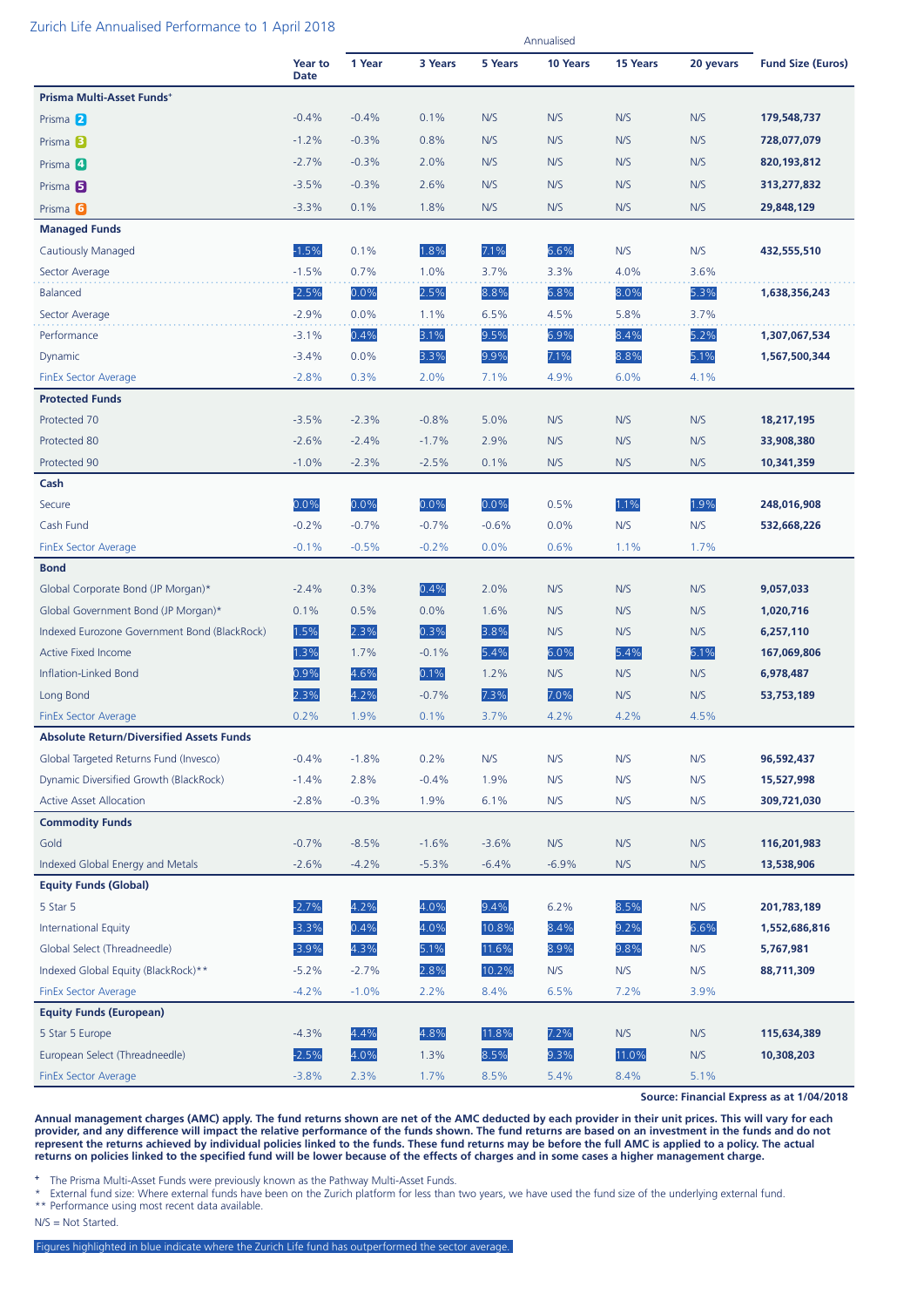| <b>Equity Funds (Euro)</b>                 |         |         |         |         |         |       |      |             |
|--------------------------------------------|---------|---------|---------|---------|---------|-------|------|-------------|
| <b>Eurozone Equity</b>                     | $-2.8%$ | 3.7%    | 3.1%    | 10.7%   | 6.6%    | N/S   | N/S  | 88,696,079  |
| Indexed Eurozone Equity (BlackRock)        | $-3.6%$ | 1.7%    | 1.5%    | 9.0%    | N/S     | N/S   | N/S  | 7,649,309   |
| <b>FinEx Sector Average</b>                | $-4.1%$ | 1.8%    | 1.8%    | 8.5%    | 3.9%    | 7.1%  | 3.3% |             |
| <b>Equity Funds (Irish)</b>                |         |         |         |         |         |       |      |             |
| <b>Irish Equity</b>                        | $-5.1%$ | 1.7%    | 6.4%    | 13.4%   | 3.7%    | N/S   | N/S  | 15,980,035  |
| FinEx Sector Average                       | $-4.7%$ | 0.8%    | 3.2%    | 10.6%   | 2.1%    | 4.9%  | 2.6% |             |
| <b>Equity Fund (American)</b>              |         |         |         |         |         |       |      |             |
| 5 Star 5 Americas                          | $-2.4%$ | $-1.2%$ | 4.7%    | 12.6%   | 9.6%    | N/S   | N/S  | 56,388,111  |
| American Select (Threadneedle)             | $-4.0%$ | $-1.9%$ | 5.1%    | 12.9%   | 11.8%   | 9.5%  | N/S  | 10,368,984  |
| <b>FinEx Sector Average</b>                | $-4.2%$ | $-2.3%$ | 4.1%    | 12.1%   | 10.7%   | 8.1%  | 4.1% |             |
| <b>Equity Funds (Far East Asia)</b>        |         |         |         |         |         |       |      |             |
| 5 Star 5 Asia Pacific                      | $-0.5%$ | 9.2%    | 6.9%    | 8.7%    | 5.8%    | N/S   | N/S  | 82,466,494  |
| <b>Asia Pacific Equity</b>                 | $-1.2%$ | 7.7%    | 5.0%    | 7.5%    | N/S     | N/S   | N/S  | 10,341,727  |
| <b>FinEx Sector Average</b>                | $-2.9%$ | 2.7%    | 1.3%    | 4.8%    | 6.0%    | 9.3%  | 6.5% |             |
| <b>Equity Funds (High Yield)</b>           |         |         |         |         |         |       |      |             |
| Dividend Growth                            | $-4.3%$ | $-5.3%$ | 2.0%    | 9.4%    | 8.1%    | N/S   | N/S  | 216,055,906 |
| <b>FinEx Sector Average</b>                | $-4.2%$ | $-1.0%$ | 2.2%    | 8.4%    | 6.5%    | 7.2%  | 3.9% |             |
| <b>Equity Funds (Emerging Market)</b>      |         |         |         |         |         |       |      |             |
| Emerging Markets Opportunities (JP Morgan) | $-2.4%$ | 13.7%   | 4.8%    | N/S     | N/S     | N/S   | N/S  | 6,589,079   |
| <b>FinEx Sector Average</b>                | $-2.5%$ | 5.8%    | 2.3%    | 5.0%    | 4.2%    | 10.1% | N/S  |             |
| <b>Equity Funds (Specialist)</b>           |         |         |         |         |         |       |      |             |
| Indexed Top Tech 100                       | 0.4%    | 5.4%    | 10.3%   | 20.0%   | 17.1%   | 12.4% | N/S  | 48,258,799  |
| <b>FinEx Sector Average</b>                | $-3.5%$ | $-2.7%$ | $-0.8%$ | 3.7%    | 1.8%    | 4.4%  | 2.9% |             |
| <b>Property Funds</b>                      |         |         |         |         |         |       |      |             |
| Fund of REITs                              | $-2.7%$ | 16.3%   | 2.6%    | N/S     | N/S     | N/S   | N/S  | 20,392,439  |
| Indexed European (Ex-UK) Property          | $-3.2%$ | 9.4%    | 3.8%    | 10.8%   | 6.5%    | N/S   | N/S  | 66,518,690  |
| <b>Indexed Australasia Property</b>        | $-3.4%$ | $-6.9%$ | $-0.3%$ | 3.2%    | 5.6%    | N/S   | N/S  | 47,251,163  |
| <b>FinEx Sector Average</b>                | $-0.1%$ | 4.8%    | 4.0%    | 7.0%    | $-0.8%$ | 2.8%  | 5.6% |             |
| <b>Funds Closed to New Business</b>        |         |         |         |         |         |       |      |             |
| <b>Indexed Eurozone Property</b>           | $-2.2%$ | 13.0%   | 4.8%    | 11.6%   | 4.9%    | N/S   | N/S  | 20,125,101  |
| Indexed India Equity                       | $-9.3%$ | $-6.2%$ | $-2.5%$ | 6.8%    | 3.5%    | N/S   | N/S  | 10,147,730  |
| Income Opportunity (JP Morgan)             | $-0.6%$ | $-0.6%$ | 0.8%    | 0.6%    | N/S     | N/S   | N/S  | 7,041,206   |
| <b>Diversified Assets</b>                  | $-2.4%$ | $-0.7%$ | $-0.3%$ | 4.1%    | 4.0%    | N/S   | N/S  | 11,794,594  |
| Earth Resources                            | $-1.0%$ | $-1.5%$ | $-6.6%$ | $-4.3%$ | $-5.2%$ | N/S   | N/S  | 4,843,686   |
| <b>Green Resources</b>                     | $-4.4%$ | 6.2%    | $-4.2%$ | 6.4%    | N/S     | N/S   | N/S  | 3,748,973   |
| Small Cap Europe (Pictet)                  | $-4.3%$ | 7.5%    | 6.4%    | N/S     | N/S     | N/S   | N/S  | 2,279,012   |

**Warning: Past performance is not a reliable guide to future performance.** 

**Warning: The value of your investment may go down as well as up.** 

**Warning: Benefits may be affected by changes in currency exchange rates.** 

**Warning: If you invest in this fund you may lose some or all of the money you invest.**